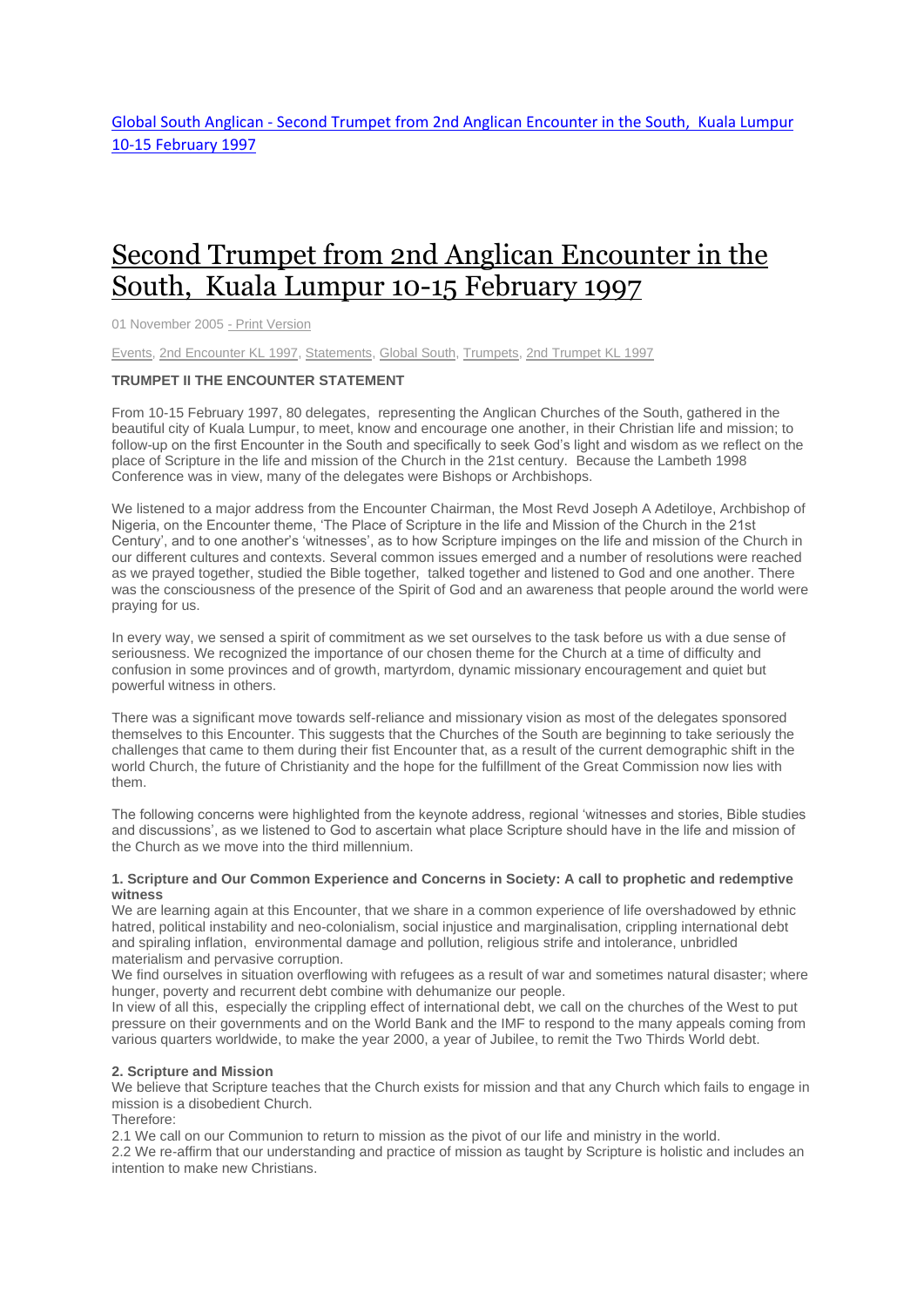2.3 We reassert that mission includes engaging in dialogue with secular authorities, where possible, on the one hand, and commitment to prophetic witness as the conscience of society and the voice of God in the world, on the other, no matter what this may cost.

2.4 We further believe that our baptismal call to Christian life is a call to discipleship and mission. We therefore call for the empowerment of all the people of God for mission and for the prioritization of mission in our budgets. 2.5 We call the Church to return to faithfulness and to reliance on the Holy Spirit in the interpretation and application of Scripture.

## **3. Scripture and Other Faiths**

3.1 We have learned in the course of this Encounter that many of us are called to live and witness to the love of God in Christ in contexts of religious pluralism. In some of these contexts, the local church is an insignificant minority. We affirm our solidarity with and prayers for those who suffer or pay the ultimate price for their faith in those situations. We thank God for those nations and governments where, because of wise leadership, people of different religions co-exist peacefully, practice and propagate their faiths without being inhibited. We praise the courage of those Christians, whose constancy in faith and witness, in some cases involving martyrdom, have resulted in exciting growth of the church in their context. This confirms to us that 'the blood of the martyrs is the seed….'

3.2 We praise the wisdom and courage of those who work to preserve the faith and maintain a faithful witness in situations where the Christian presence is threatened with extinction. We commend and encourage the witness of those who, through service of love, human compassion and other aspects of social care and advocacy, seek to draw others to experience the love of the Saviour of the world.

3.3 We have been learning in this Encounter that mission not only includes proclaiming the Gospel and converting men and women to faith in Christ, but also learning to live at peace with all persons, and being faithful to the Saviour. We encourage all Christians therefore wherever they are, to remember the words of our Lord Jesus, 'blessed are the peacemakers for they shall be called the children of God.'

#### **4. Scripture and the Youth**

4.1 We have learnt again that the youth are the Church of the present and the future, and observed that in many provinces of the South, youth form an overwhelming majority of Church membership as well as of society. We therefore, call for empowerment of the youth through training and involvement, and by trusting them with responsibility.

4.2 We encourage Anglican youth to be in fellowship with one another across the Communion for mutual encouragement and envisioning. We urge the youth of the South at this Encounter to link up with those who organized the 1995 Anglican Youth Encounter as well as with the Inter-Anglican Youth Network, with a view o exploring the possibility of another Anglican Youth Encounter in the South and participation in the Inter-Anglican Youth Network events.

4.3 We urge the South-to-South Co-ordinating Group to ensure that the next Encounter in the South includes a significant input from the youth. In an age when many young people live in search of models and direction, we challenge the leadership of the Church to exemplify the ideals they proclaim. We equally challenge the youth to take their cue from the theme of this Encounter to make Scripture their rule of faith and conduct and to submit themselves to God for missionary service through the Church at home and abroad.

## **5. Scripture and the Church in Context**

We have learned from experience in rich diversity of situations and cultures that:

5.1 The life and witness of the Church can be enriched through the unique contribution of each member.

5.2 In order to be fully and effectively 'Church' in any given context our local congregations need to be freed from the trappings of the colonial past.

5.3 While theology, worship and liturgy need to be rooted in Scripture, the Churches of the South are challenged to contextualize and make them relevant.

5.4 The life of the Communion is impoverished by the lack of direct input from the South. We therefore urge the Communion to explore ways of intentionally encouraging direct South input for the enrichment of the life and mission of the whole Church.

#### **6. Scripture, the Family and Human Sexuality**

Reflection on our Encounter theme has helped further deepen our resolve to uphold the authority of Scripture in every aspect life, including the family and human sexuality.

Therefore:

6.1 We call on the Anglican Communion as a Church claiming to be rooted in the Apostolic and Reformed Tradition to remain true to Scripture as the final authority in all matters of faith and conduct;

6.2 We affirm that Scripture upholds marriage as a sacred relationship between a man and a woman, instituted in the creation ordinance;

6.3 We reaffirm that the only sexual expression, as taught by Scripture, which honours God and upholds human dignity is that between a man and a woman within the sacred ordinance of marriage;

6.4 We further believe that Scripture maintains that any other form of sexual expression is at once sinful, selfish, dishonouring to God and an abuse of human dignity;